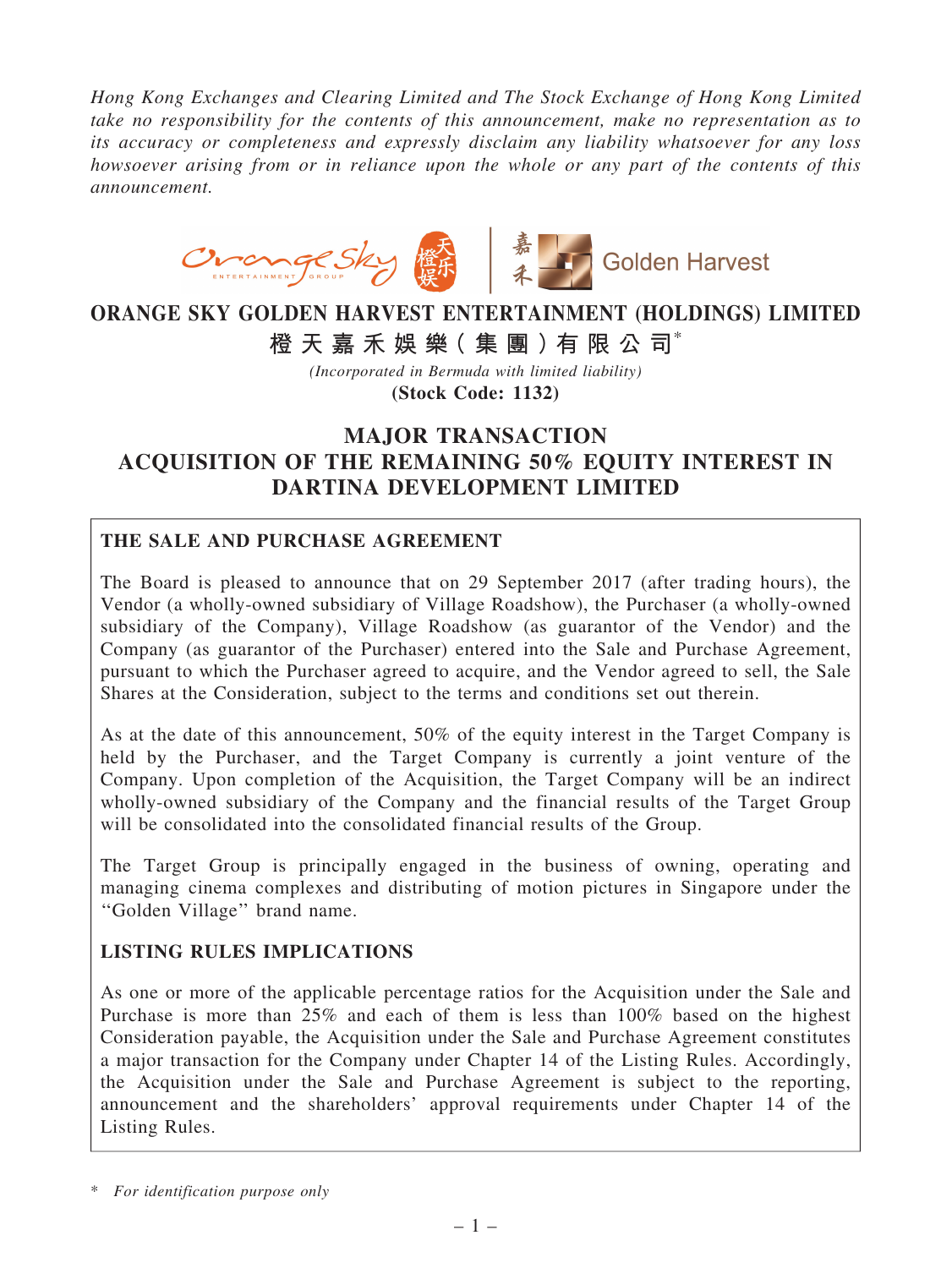As no Shareholder is required to abstain from voting if the Company were to convene a general meeting for approving the Sale and Purchase Agreement and the transactions contemplated thereunder, the Company has obtained a written approval of the Sale and Purchase Agreement from a closely allied group of Shareholders, holding in aggregate approximately 67.99% of the entire issued share capital in the Company as at the date of this announcement, pursuant to Rule 14.44 of the Listing Rules.

Accordingly, no extraordinary general meeting of the Company will be convened for the purpose of approving the Sale and Purchase Agreement.

#### GENERAL

A circular containing, among other things, (i) further details of the Sale and Purchase Agreement and the transactions contemplated thereunder; (ii) financial information of the Group; (iii) the accountant's report on the Target Group and management discussion and analysis of the Target Group; (iv) the unaudited pro forma information of the Group as enlarged by the Acquisition; (v) and other general information of the Company, is expected to be despatched to the Shareholders in accordance with the requirements of the Listing Rules on or before 24 October 2017.

Shareholders and potential investors should note that Completion is subject to, among other things, the satisfaction (or where appropriate, waiver) of the conditions precedents under the Sale and Purchase Agreement and therefore, the Sale and Purchase Agreement and the transactions contemplated thereunder may or may not proceed. Accordingly, Shareholders and potential investors are reminded to exercise caution when dealing in the securities of the Company.

#### I. INTRODUCTION

The Board is pleased to announce that on 29 September 2017 (after trading hours), the Vendor (a wholly-owned subsidiary of Village Roadshow), the Purchaser (a whollyowned subsidiary of the Company), Village Roadshow (as guarantor of the Vendor) and the Company (as guarantor of the Purchaser) entered into the Sale and Purchase Agreement, pursuant to which the Purchaser agreed to acquire, and the Vendor agreed to sell, the Sale Shares at the Consideration, subject to the terms and conditions set out therein.

As at the date of this announcement, 50% of the equity interest in the Target Company is held by the Purchaser, and the Target Company is currently a joint venture of the Company. Upon completion of the Acquisition, the Target Company will be an indirect wholly-owned subsidiary of the Company and the financial results of the Target Group will be consolidated into the consolidated financial results of the Group.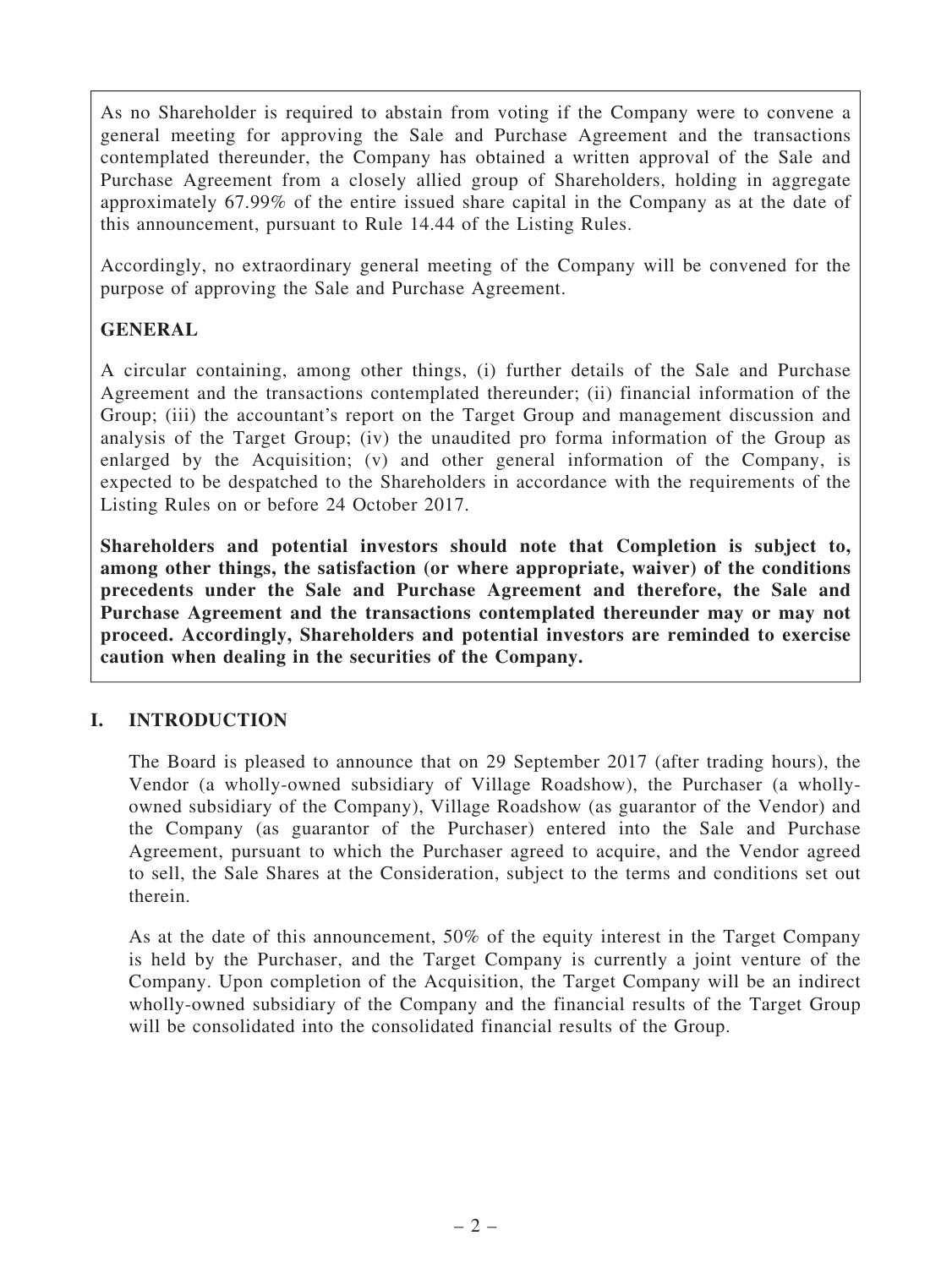### II. THE SALE AND PURCHASE AGREEMENT

The principal terms of the Sale and Purchase Agreement are summarised below.

| Date                     |                      | 29 September 2017 (after the trading hours of the Stock<br>Exchange)                                                                                                                                                                                                                                                                                                                                                                                                                                                                                                                                                                        |
|--------------------------|----------------------|---------------------------------------------------------------------------------------------------------------------------------------------------------------------------------------------------------------------------------------------------------------------------------------------------------------------------------------------------------------------------------------------------------------------------------------------------------------------------------------------------------------------------------------------------------------------------------------------------------------------------------------------|
| <b>Parties</b>           | ÷                    | (1) the Vendor, as vendor of the Sale Shares;                                                                                                                                                                                                                                                                                                                                                                                                                                                                                                                                                                                               |
|                          |                      | (2) the Purchaser, as purchaser of the Sale Shares;                                                                                                                                                                                                                                                                                                                                                                                                                                                                                                                                                                                         |
|                          |                      | (3) Village Roadshow, as the guarantor of the Vendor; and                                                                                                                                                                                                                                                                                                                                                                                                                                                                                                                                                                                   |
|                          |                      | (4) the Company, as guarantor of the Purchaser.                                                                                                                                                                                                                                                                                                                                                                                                                                                                                                                                                                                             |
|                          |                      | To the best of the knowledge, information and belief of the<br>Directors, having made all reasonable enquiries, and as<br>confirmed by the Vendor, save and except that the Vendor<br>has appointed directors to, and is the legal and beneficial<br>owner of 50% equity interest of, the Target Company (which<br>is a joint venture of the Company as at the date of this<br>announcement), the Vendor, Village Roadshow and their<br>respective associates are third parties independent of and not<br>connected with the Company and its connected persons (as<br>defined in the Listing Rules) as at the date of this<br>announcement. |
|                          |                      | As at the date of this announcement, the Vendor, Village<br>Roadshow and their respective associates are not interested in<br>any of the Shares.                                                                                                                                                                                                                                                                                                                                                                                                                                                                                            |
| Assets to be<br>acquired | $\ddot{\phantom{a}}$ | Pursuant to the Sale and Purchase Agreement, the Purchaser<br>agreed to acquire, and the Vendor agreed to sell, the Sale<br>Shares.                                                                                                                                                                                                                                                                                                                                                                                                                                                                                                         |
|                          |                      | The Sale Shares represent $50\%$ of the issued share capital of<br>the Target Company and the entire interest held by the<br>Vendor in the Target Company.                                                                                                                                                                                                                                                                                                                                                                                                                                                                                  |
| Consideration            | ÷.                   | The Consideration is an amount equal to:                                                                                                                                                                                                                                                                                                                                                                                                                                                                                                                                                                                                    |
|                          |                      | (a) In the event that Completion is on or before 15 October<br>2017, S\$174 million (equivalent to<br>approximately<br>HK\$1,000 million), which is payable in Singapore<br>Dollars;                                                                                                                                                                                                                                                                                                                                                                                                                                                        |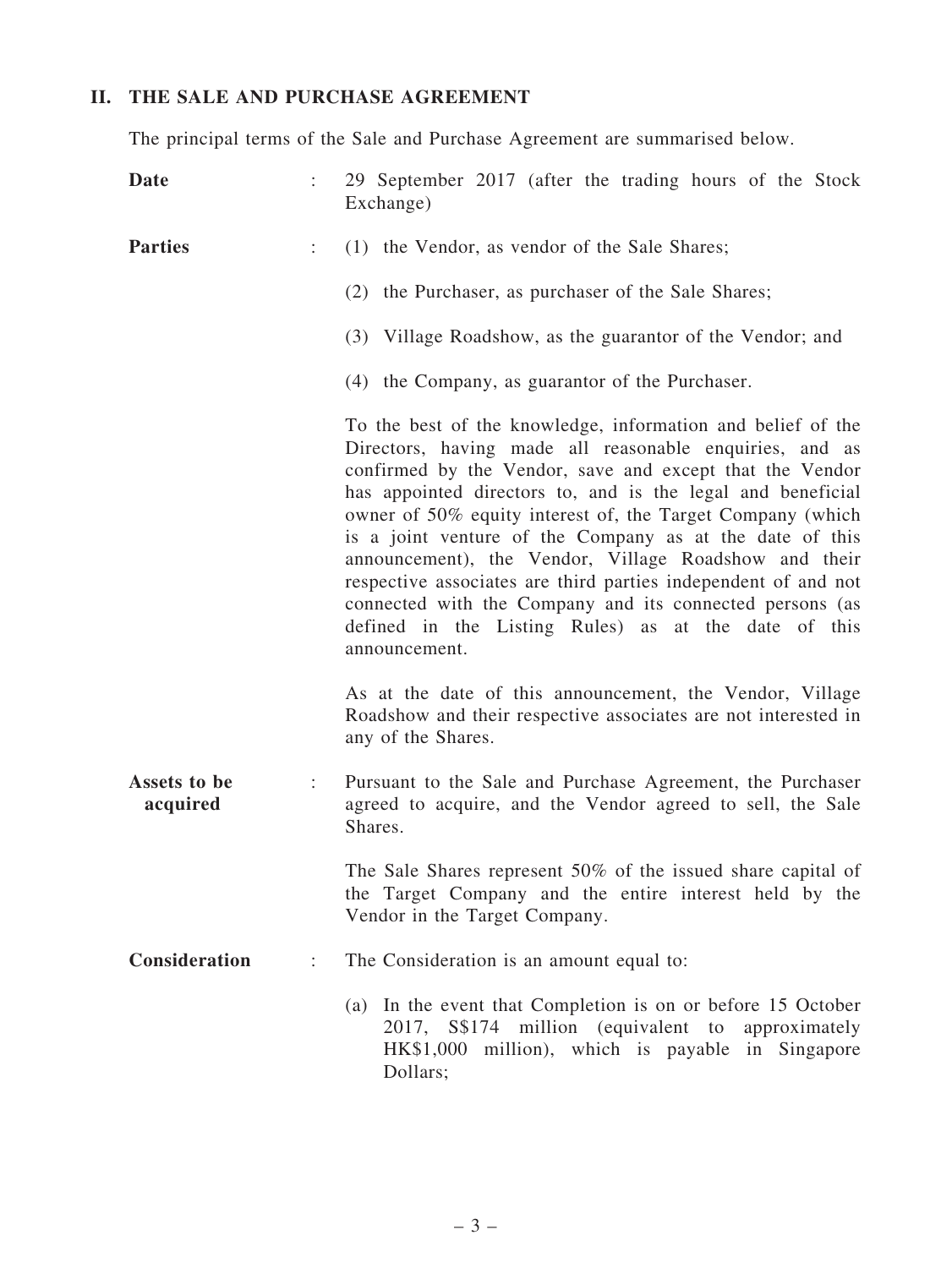- (b) In the event that Completion is after 15 October 2017 but on or before 30 November 2017, S\$176 million (equivalent to approximately HK\$1,012 million), which is payable in Singapore Dollars; or
- (c) In the event that Completion is after 30 November 2017 but on or before 22 December 2017, S\$177 million (equivalent to approximately HK\$1,018 million), which is payable in Singapore Dollars.

Under the Sale and Purchase Agreement, the Consideration shall be payable in cash upon Completion.

The abovesaid Consideration amounts were determined after arm's length negotiations between the Purchaser and the Vendor with reference to, among others, (i) the 2016 EBITDA of S\$35,829,591 of the Target Group based on the unaudited management accounts of the Target Group; and (ii) the benefits of the Acquisition, as more particularly detailed in the section headed ''*Reasons and Benefits of the Acquisition*'' below.

The Consideration will be funded by the proceeds of the very substantial disposal of City Entertainment Corporation by the Group which was completed on 28 July 2017, the further details of which are disclosed in the circular of the Company dated 13 March 2017. The Directors (including the independent non-executive Directors) consider that the Consideration is fair and reasonable and that the terms and conditions of the Sale and Purchase Agreement are fair and reasonable, and in the interests of the Company and the Shareholders as a whole.

**Conditions** precedent: Completion is subject to the following Conditions being satisfied or waived:

- (a) The Vendor receiving from HSBC (to the satisfaction of the Purchaser) either:
	- (i) HSBC's written consent for the Vendor to complete the sale of the Sale Shares and for the change in shareholding, ownership, management and directorship of GVM; or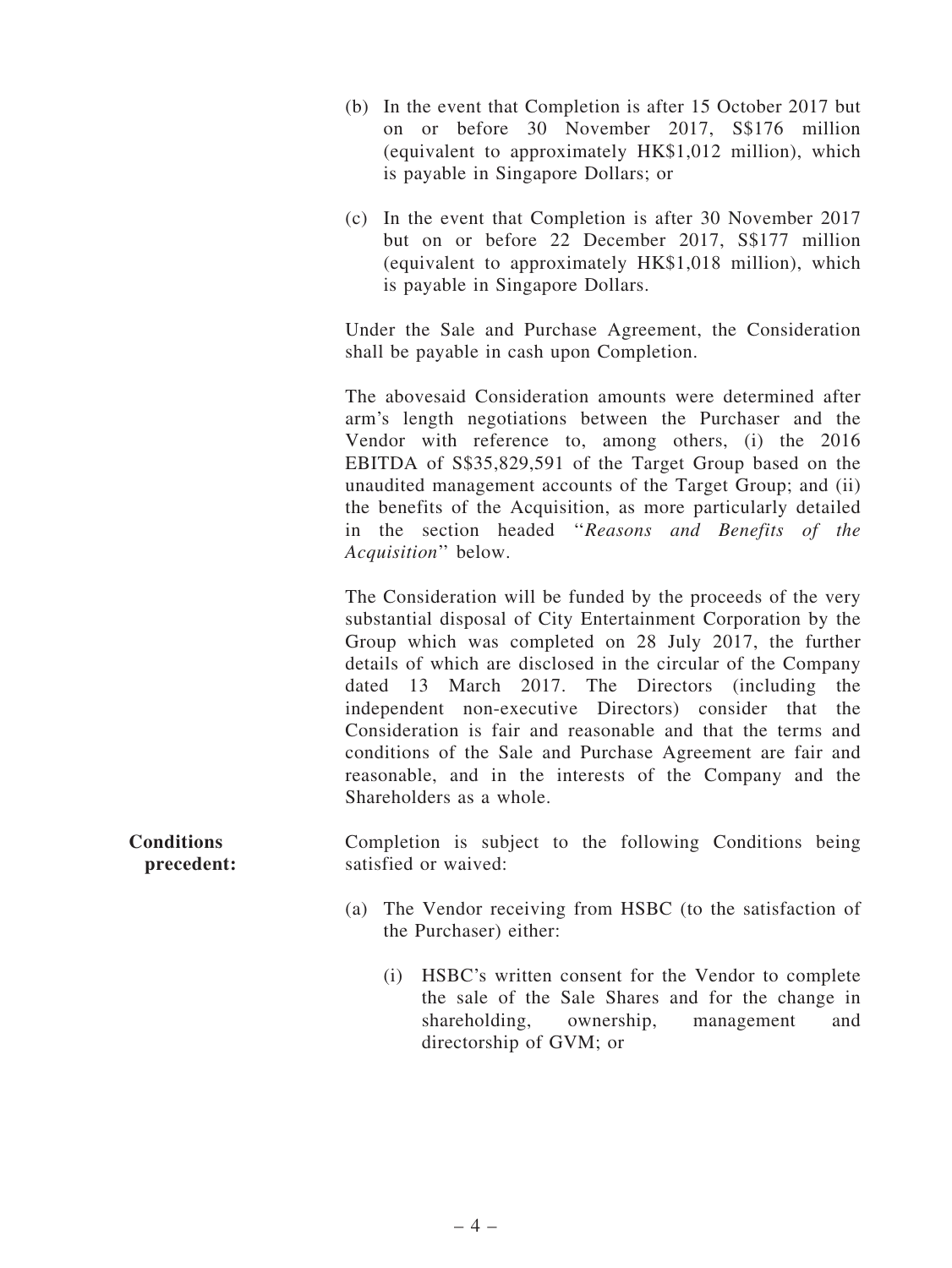(ii) HSBC's written confirmation that the Subsidiaries are no longer indebted to HSBC, together with a copy of the relevant discharges of mortgage(s) and evidence that such document(s) have been filed with the relevant authorities in Singapore,

and the provision of a certified copy of such written consent or written confirmation to the Purchaser;

- (b) the Vendor receiving from HSBC (to the satisfaction of the Purchaser) a consent letter of HSBC addressed to GVM as borrower, consenting to the entry of GVM into certain leases, and waiving any breaches arising as a result of the entry into the aforementioned leases;
- (c) no landlord of an Occupation Agreement has terminated or given notice to terminate any Occupation Agreement;
- (d) no other contracting party of a Services Agreement has terminated or given notice to terminate any Services Agreement;
- (e) there has been no event or circumstance occurring in the Pre-Completion Period which:
	- (i) relates to the Cinema Business or any member of the Group, or which relates to the cinema industry in Singapore; and
	- (ii) results in a material reduction in the value of the Sale Shares,

except where the event or circumstance relates to:

- (iii) changes in national or international financial markets or general economic conditions generally affecting other companies in the same industry (other than changes which relate specifically (and solely) to the cinema industry in Singapore);
- (iv) changes or disruption to national or international political conditions generally affecting other companies in the same industry (other than changes which relate specifically (and solely) to the cinema industry in Singapore); or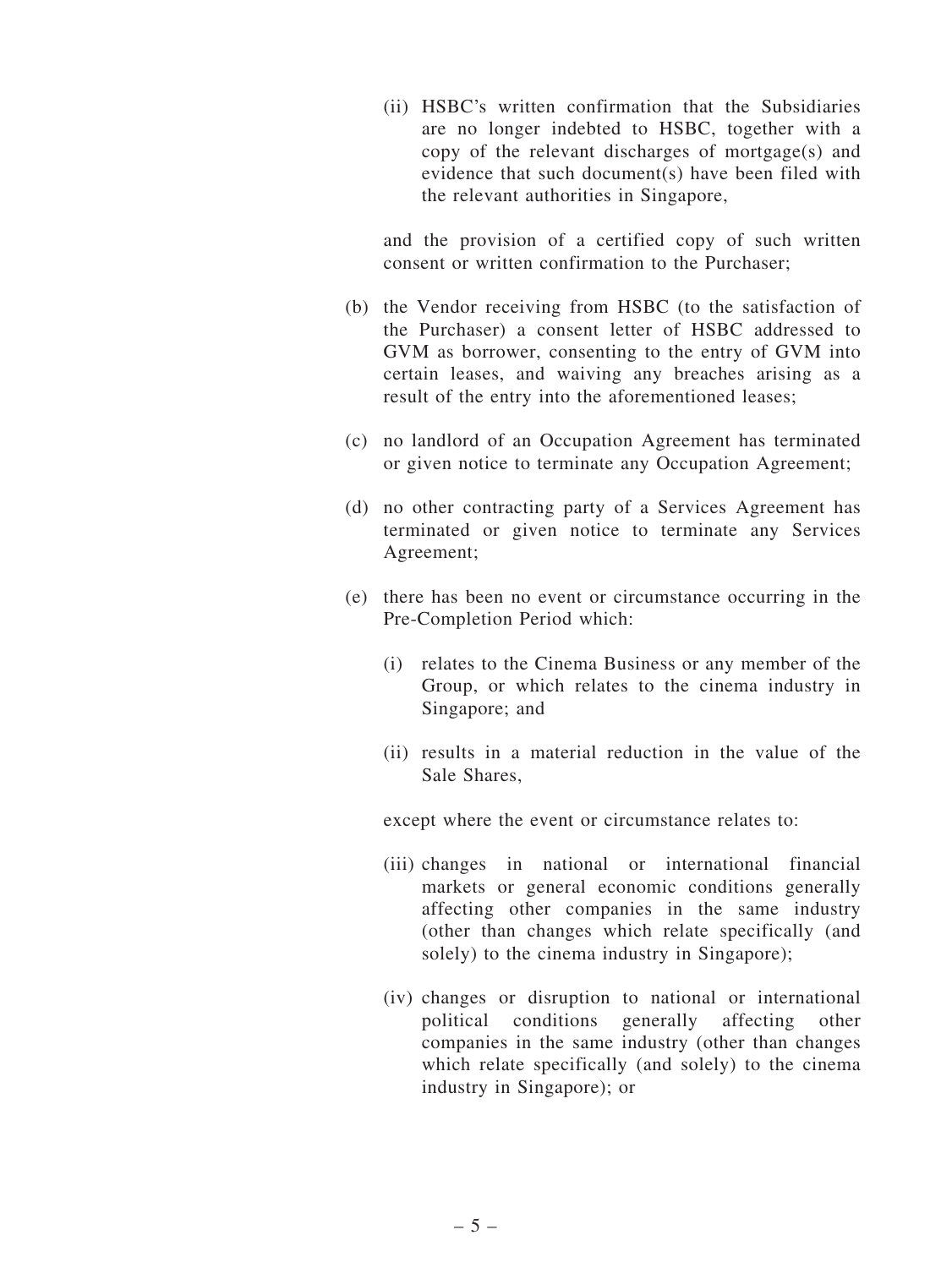- (v) changes in industry, laws, regulations or accounting policies generally affecting other companies in the same industry (other than changes which relate specifically (and solely) to the cinema industry in Singapore);
- (f) the Vendor having provided evidence to the satisfaction of the Purchaser confirming that all contractual arrangements between mm2 and the Vendor relating to the Target Company, including the mm2 SPA, having been terminated;
- (g) the Vendor having provided evidence to the satisfaction of the Purchaser confirming that all Records regarding the Target Group and/or its Cinema Business previously provided by the Vendor to mm2 have, to the extent practicable, been destroyed or deleted entirely and permanently, other than any Records which mm2 is:
	- (i) required to retain at law or under regulations or professional standards; or
	- (ii) retaining in accordance with its usual prudent corporate governance practice including minutes and papers of the board, committee of the board and investment committee, a list of which (including accurate descriptions of the contents of such Records) shall be delivered to the Purchaser as part of the deliverable evidence under this paragraph, provided that mm2 has agreed to keep such Records confidential;
- (h) the Purchaser and the Vendor having procured the relevant approvals and consents from, and notifications to, the relevant landlords of the Properties in connection with the transactions contemplated under the Sale and Purchase Agreement as more particularly listed in the Sale and Purchase Agreement;
- (i) the written consent of the relevant mortgagees of certain Properties, to the entry into of the relevant Occupation Agreements, having been obtained by the Purchaser and the Vendor in form and substance satisfactory to the Purchaser; and
- (j) there being no material breach of the Vendor's Warranties.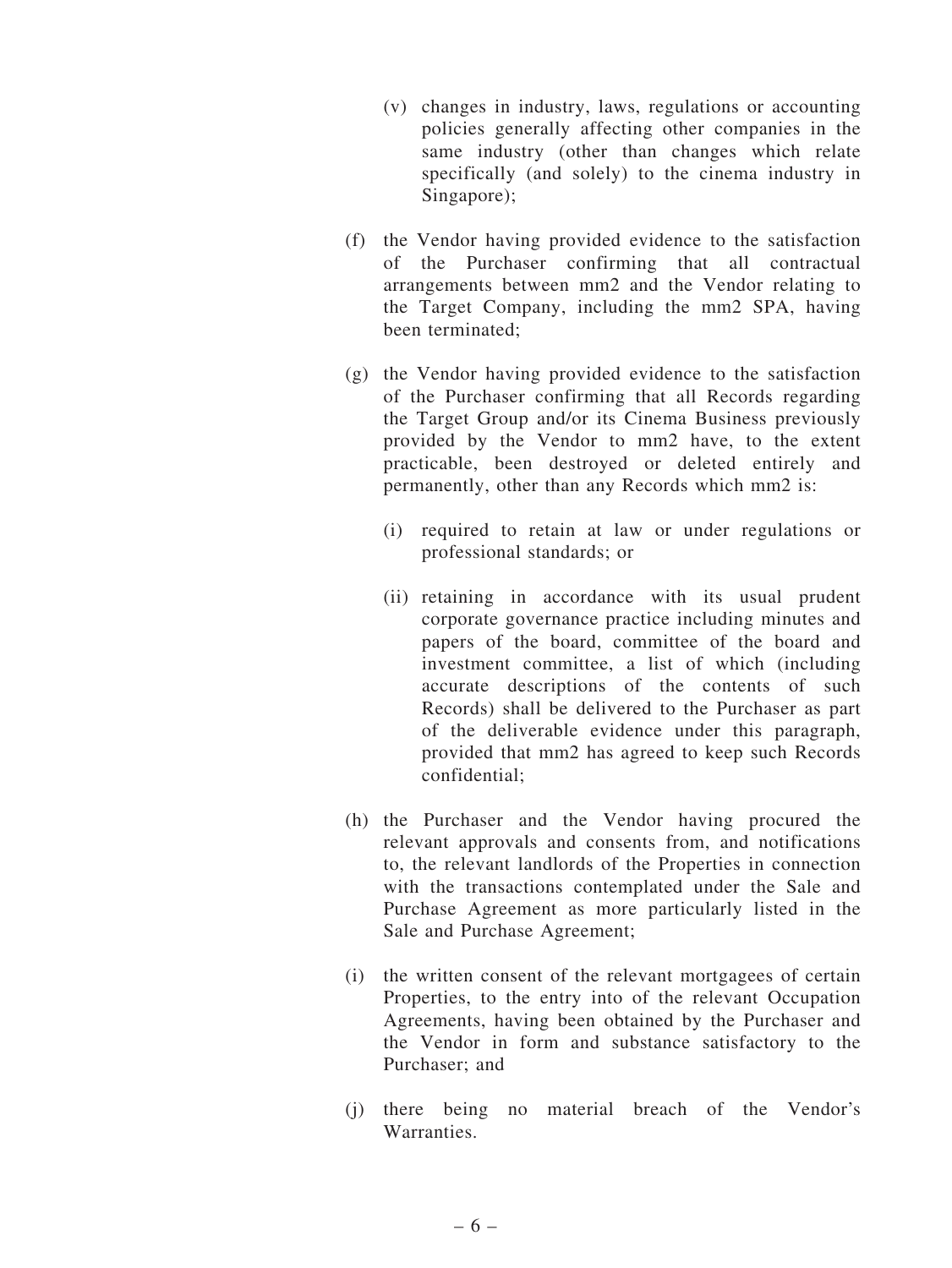The Conditions in clauses 2.1(b) to (j) are for the benefit of the Purchaser and may only be waived in writing by the Purchaser. The Conditions in clauses 2.1(a) is for the benefit of both the Purchaser and the Vendor and may only be waived in writing by each of the Purchaser and the Vendor.

If any of the Conditions have not been satisfied or waived in accordance with the Sale and Purchase Agreement by 5:00 p.m. on the Long Stop Date, the Sale and Purchase Agreement will automatically terminate, unless otherwise mutually agreed between the parties to the Sale and Purchase Agreement.

#### Failure to Complete : In the event that all Conditions are satisfied or waived, and Completion does not occur as a result of:

- (i) the default of the Purchaser under the Sale and Purchase Agreement, then upon termination of the Sale and Purchase Agreement by the Vendor by notice in writing, the Vendor is entitled absolutely to liquidated damages in the amount equal to 10% of the Consideration that would have been payable if Completion had taken place within 2 Business Days of such satisfaction or waiver of all Conditions (the ''Liquidated Damages Amount'') and the Purchaser must pay, or the Company must procure the payment of, the Liquidated Damages Amount to the Vendor within 5 Business Days of termination of the Sale and Purchase Agreement; or
- (ii) the default of the Vendor under the Sale and Purchase Agreement, then upon termination of the Sale and Purchase Agreement by the Purchaser by notice in writing, the Purchaser is entitled absolutely to the Liquidated Damages Amount from the Vendor and the Vendor must pay, or Village Roadshow must procure the payment of, the Liquidated Damages Amount to the Purchaser within 5 Business Days of termination of the Sale and Purchase Agreement.

The payment of the Liquidated Damages Amount pursuant to the Sale and Purchase Agreement shall constitute full and final settlement of the obligations of the party which pays such Liquidated Damages pursuant to the Sale and Purchase Agreement (the ''Defaulting Party''), and the other parties to the Sale and Purchase Agreement shall have no claim whatsoever against the Defaulting Party and its Principal Holding Company pursuant to the Sale and Purchase Agreement.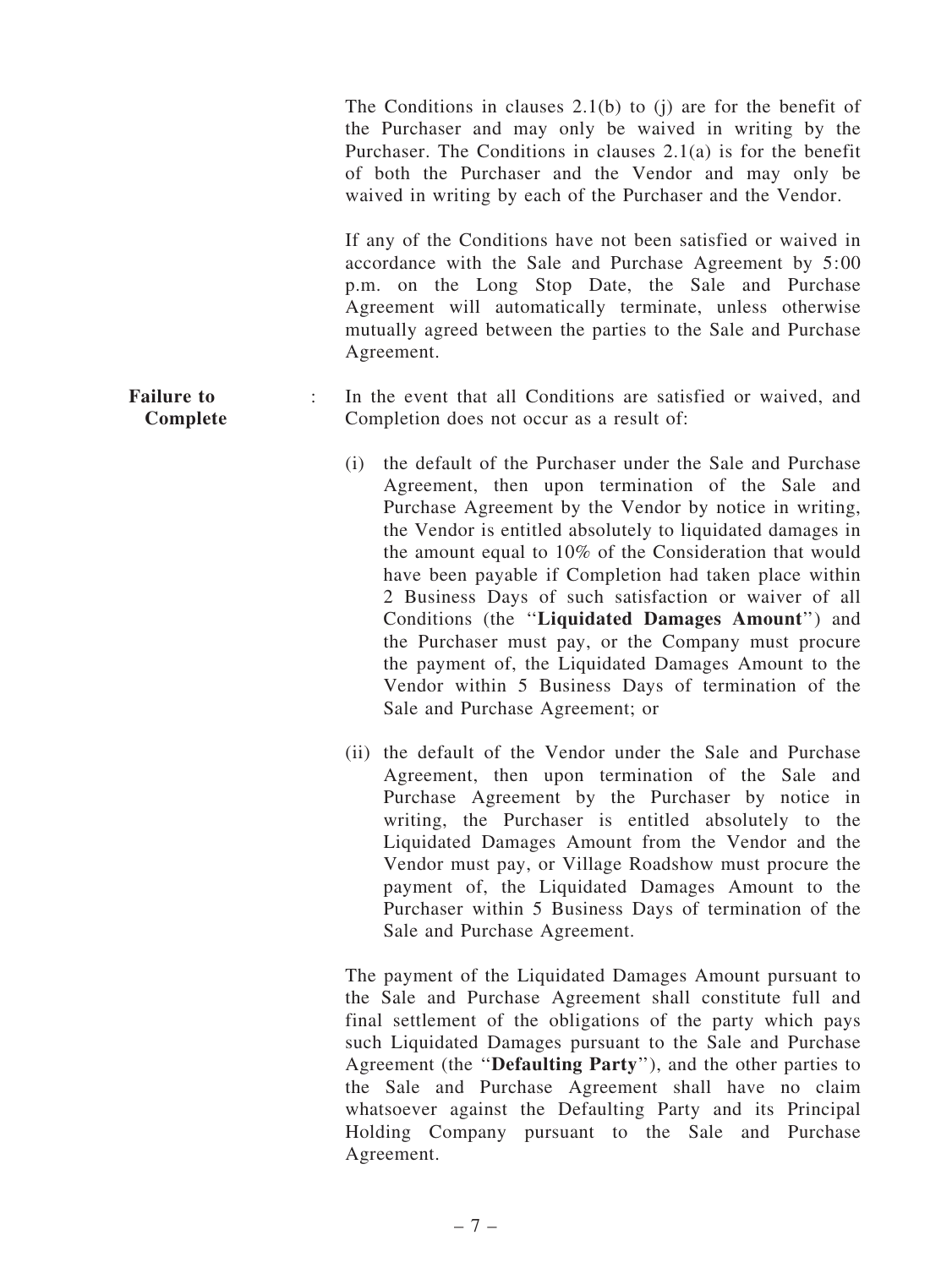| <b>Guarantee</b>   |                           | Under the Sale and Purchase Agreement:                                                                                                                                                                                                                                                                                                                                                                 |
|--------------------|---------------------------|--------------------------------------------------------------------------------------------------------------------------------------------------------------------------------------------------------------------------------------------------------------------------------------------------------------------------------------------------------------------------------------------------------|
|                    |                           | (a) Village Roadshow unconditionally and irrevocably<br>guarantees the Vendor's compliance with its obligations<br>under the Sale and Purchase Agreement, including each<br>obligation to pay money. The Purchaser may demand that<br>Village Roadshow complies with any obligations of the<br>Vendor which have not been complied with by it under<br>the Sale and Purchase Agreement.                |
|                    |                           | (b) The Company unconditionally and irrevocably guarantees<br>the Purchaser's compliance with its obligations under the<br>Sale and Purchase Agreement, including each obligation<br>to pay money. The Vendor may demand that the<br>Company complies with any obligations of the Purchaser<br>which have not been complied with by it under the Sale<br>and Purchase Agreement.                       |
| <b>Indemnities</b> | $\mathbb{Z}^{\mathbb{Z}}$ | The Vendor and Village Roadshow jointly and severally<br>undertake to indemnify and keep indemnified the Purchaser:                                                                                                                                                                                                                                                                                    |
|                    |                           | against any loss suffered by the Purchaser and/or the<br>(a)<br>Target Company as a result of or in connection with any<br>breach of any of the Vendor's Warranties or any other<br>obligation under the Sale and Purchase Agreement.                                                                                                                                                                  |
|                    |                           | (b) against any loss suffered by the Purchaser and/or the<br>Company as a result of, or in connection with, any<br>liability resulting from any contractual arrangement<br>between mm2 and the Vendor relating to the Sale<br>Shares, including but not limited to the mm2 SPA.                                                                                                                        |
|                    |                           | The Vendor has also undertaken to provide certain<br>indemnities to the Purchaser and/or the relevant member(s) of<br>the Target Group with respect to, among others, costs and<br>expenses payable by the Purchaser and/or such relevant<br>member(s) of the Target Group as a result of certain claims<br>founded upon taxation, and in the event of non-renewal of<br>leases of certain Properties. |
| Completion         |                           | Subject to fulfilment (or waiver, as the case may be) of all<br>under the Sale and Purchase Agreement,<br>Conditions<br>Completion will take place at 10:00 a.m. on the Completion<br>Date.                                                                                                                                                                                                            |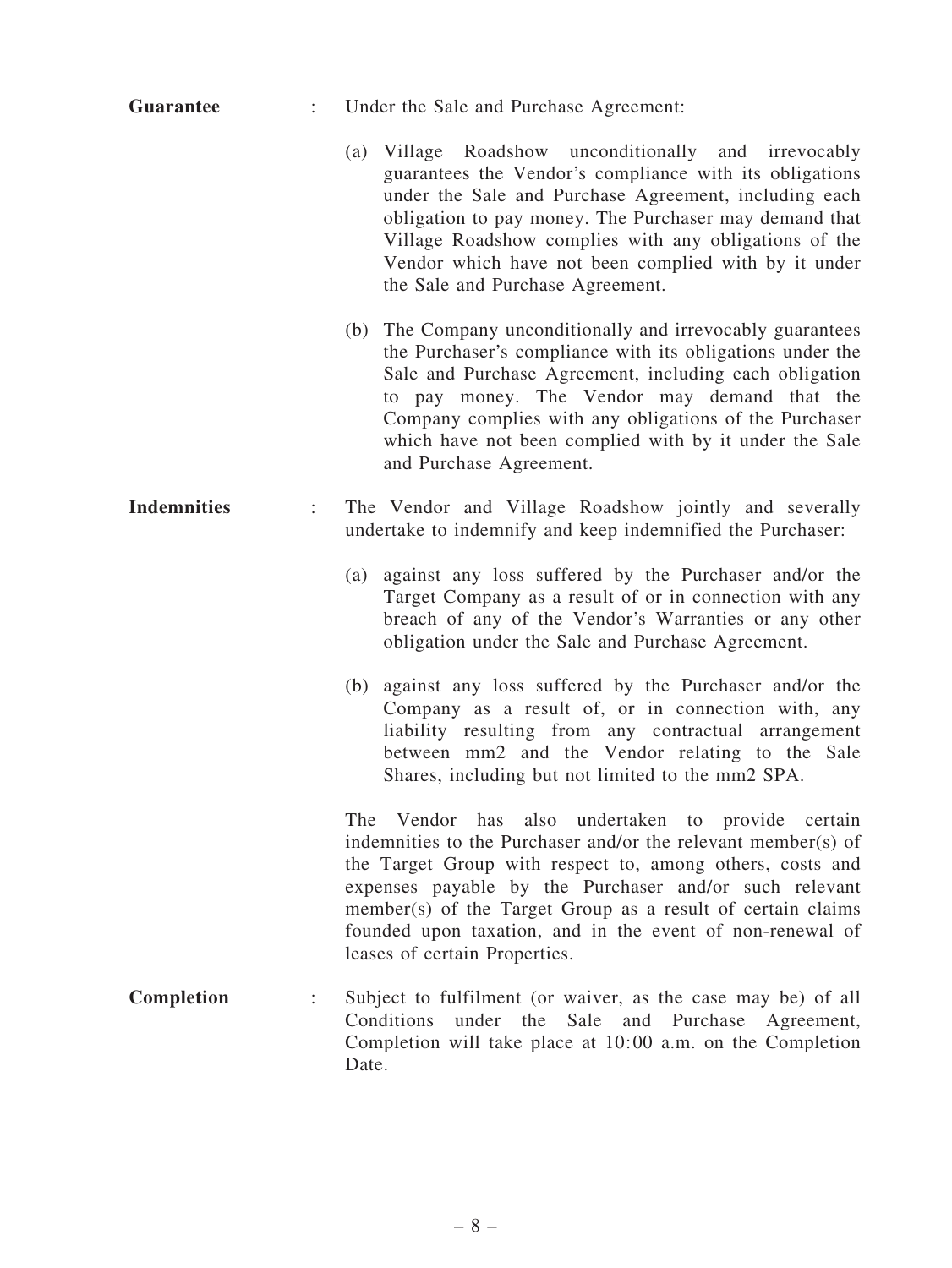#### III. REASONS AND BENEFITS OF THE ACQUISITION

The Acquisition is in line with the business strategy and development direction of the Group, and in accordance with the use of proceeds as disclosed in the circular of the Company dated 13 March 2017 with respect to the very substantial disposal of City Entertainment Corporation Limited, namely that, among other things, such proceeds will be allocated to substantially expand the operations of the Group and increase the future profitability of the Group.

The Directors believe that the Acquisition would enable the Company to strengthen its existing film exhibition business positioning in Singapore together with its brand name, and would also enable the Company to enjoy stronger purchasing power and achieve additional cost savings from the enlarged scale of its business in this region. As the Target Company is an existing joint venture of the Group, the Directors are confident in the profitability and growth potential of the Target Group, and anticipates that the Acquisition would allow the Company to direct the further development and expansion of the Target Group's businesses to bring positive influence towards the Group's financial results.

The Group's long term goal is to become one of the leading film exhibitors in the Asia Pacific region and a leading film, video and television production and distribution player in the Hong Kong and the PRC market. Through organic growth in different regions as well as potential acquisitions including the present Acquisition, plus the improvement in the efficiency of its mature cinemas, the scale and profitability of the Group is expected to improve.

The Directors are of the view that, having considered the terms of the Sale and Purchase Agreement and based on the reasons and benefits of the Acquisition, the Acquisition is in the best interests of the Company and the Shareholders as a whole.

#### IV. INFORMATION ON THE VENDOR AND VILLAGE ROADSHOW

The Vendor is a private company limited by shares which is incorporated in Australia, and a wholly-owned subsidiary of Village Roadshow. Village Roadshow is an Australian mass media and entertainment company which is engaged in, among others, cinema business and film production, and which is publicly listed on the Australian Securities Exchange.

#### V. INFORMATION ON THE TARGET COMPANY

The Target Company is an investment holding company incorporated in Hong Kong which holds the Subsidiaries. The Subsidiaries are principally engaged in the business of owning, operating and managing cinema complexes and distributing of motion pictures in Singapore under the ''Golden Village'' brand name.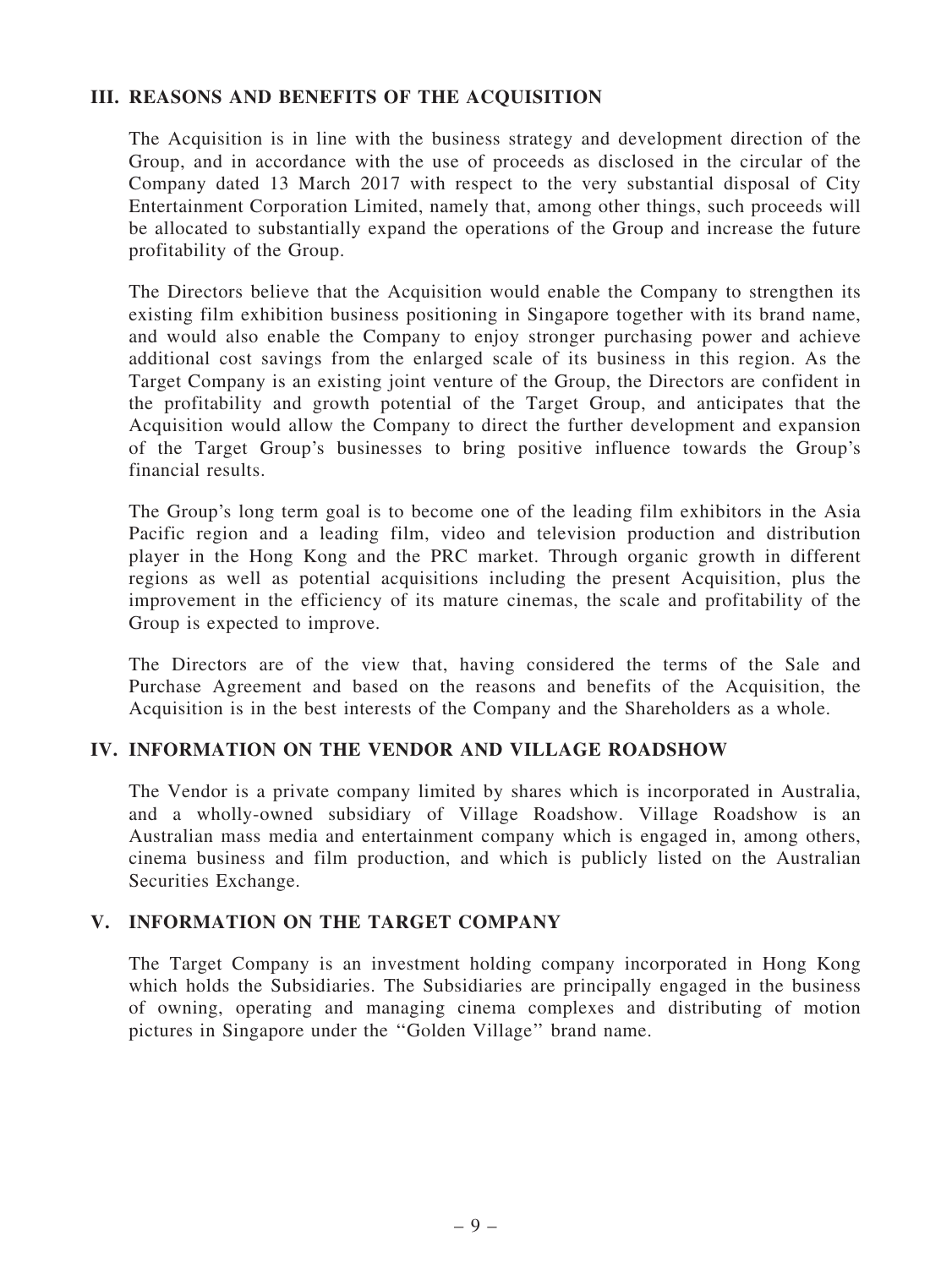Set out below is the financial information of the Target Group extracted from its unaudited consolidated financial statements for the years ended 31 December 2015 and 31 December 2016, prepared in accordance with Hong Kong Financial Reporting Standards:

|                            | <b>Year ended 31 December</b> |                                 |
|----------------------------|-------------------------------|---------------------------------|
|                            | 2015                          | 2016                            |
|                            | (unaudited)                   | (unaudited)                     |
| Net profit before taxation |                               | HK\$141,604,941 HK\$144,228,466 |
| Net profit after taxation  | HK\$118,839,628               | HK\$120,057,275                 |

Based on the unaudited consolidated financial statements of the Target Company as at 30 June 2017, the net assets of the Target Group was HK\$142,699,454.

#### VI. INFORMATION ON THE PURCHASER, THE COMPANY AND THE GROUP

The Purchaser is an investment holding company, and a wholly-owned subsidiary of the Company.

The Company is an investment holding company. The Group is principally engaged in theatrical exhibition, cinema operation, film, video and television production and distribution business in Hong Kong, Taiwan and Singapore.

#### VII. LISTING RULES IMPLICATIONS

As one or more of the applicable percentage ratios for the Acquisition under the Sale and Purchase is more than 25% and each of them is less than 100% based on the highest Consideration payable, the Acquisition under the Sale and Purchase Agreement constitutes a major transaction for the Company under Chapter 14 of the Listing Rules. Accordingly, the Acquisition under the Sale and Purchase Agreement is subject to the reporting, announcement and the shareholders' approval requirements under Chapter 14 of the Listing Rules.

To the best of the knowledge, information and belief of the Directors, having made all reasonable enquiries, as at the date of this announcement, no Shareholder has a material interest in the Acquisition and therefore no Shareholder would be required to abstain from voting on the proposed resolution(s) to approve the Sale and Purchase Agreement, and the transactions contemplated thereunder in a general meeting of the Shareholders.

Accordingly, the Company has obtained written shareholders' approval for the Acquisition from a closely allied group of Shareholders, holding in aggregate approximately 67.99% of the entire issued share capital in the Company as at the date of this announcement, pursuant to Rule 14.44 of the Listing Rules. Such closely allied group of Shareholders consists of: (i) Mr. Wu, the chairman and an executive Director of the Company; (ii) Skyera International; (iii) Mainway Enterprises; (iv) Orange Sky Entertainment; (v) Cyber International; and (vi) Noble Biz.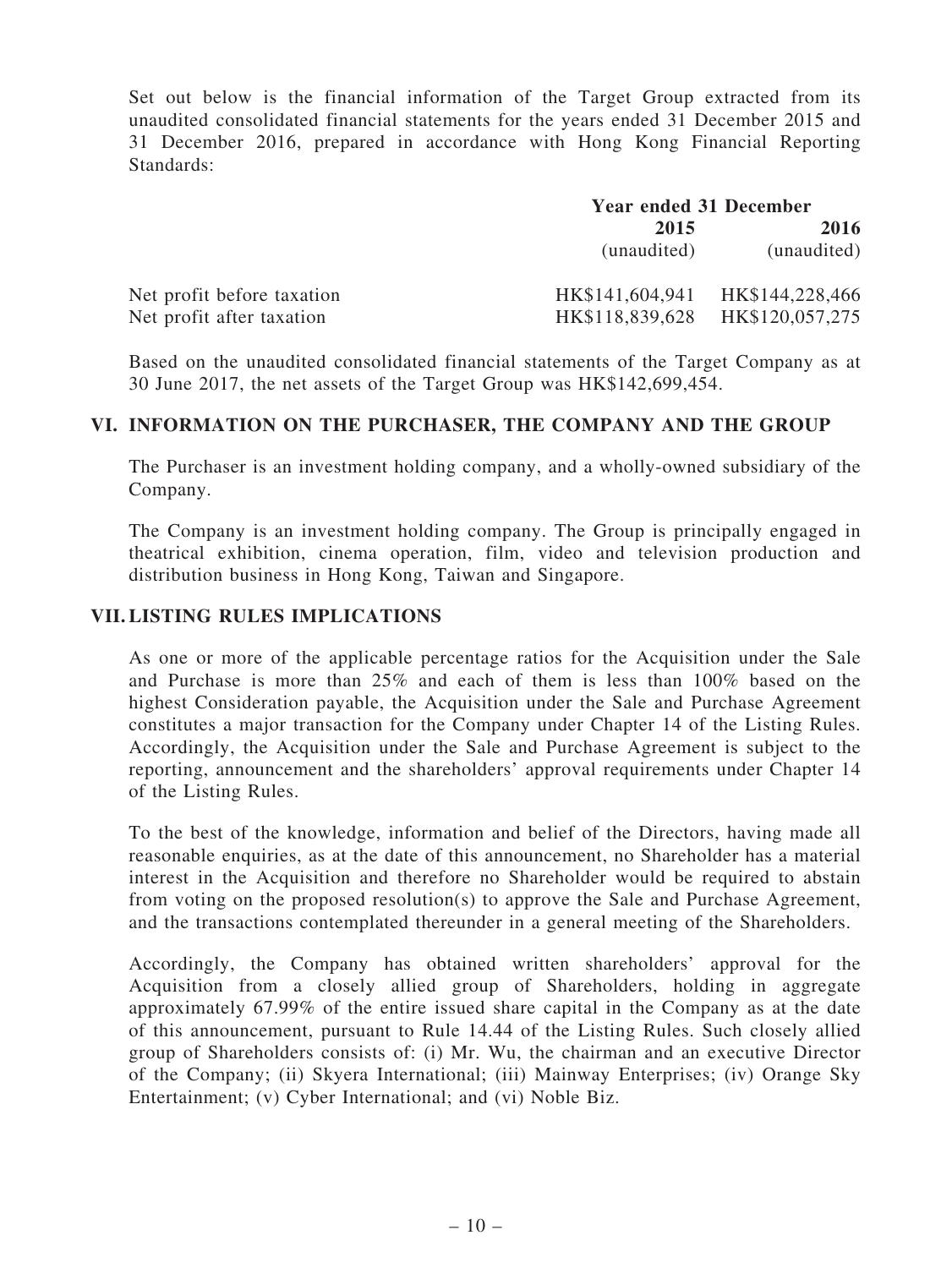#### VIII. GENERAL

A circular containing, among other things, (i) further details of the Sale and Purchase Agreement and the transactions contemplated thereunder; (ii) financial information of the Group; (iii) the accountant's report on the Target Group and management discussion and analysis of the Target Group; (iv) the unaudited pro forma information of the Group as enlarged by the Acquisition; (v) and other general information of the Company, is expected to be despatched to the Shareholders in accordance with the requirements of the Listing Rules on or before 24 October 2017.

Shareholders and potential investors should note that Completion is subject to, among other things, the satisfaction (or where appropriate, waiver) of the conditions precedents under the Sale and Purchase Agreement, and therefore, the Sale and Purchase Agreement and the transactions contemplated thereunder may or may not proceed. Accordingly, Shareholders and potential investors are reminded to exercise caution when dealing in the securities of the Company.

#### IX. DEFINITIONS

| "Acquisition"     | means the acquisition of the Sale Shares by the<br>Purchaser from the Vendor, as contemplated under the<br>Sale and Purchase Agreement;                                                                                                                                                                                                  |
|-------------------|------------------------------------------------------------------------------------------------------------------------------------------------------------------------------------------------------------------------------------------------------------------------------------------------------------------------------------------|
| "Australia"       | means the Commonwealth of Australia;                                                                                                                                                                                                                                                                                                     |
| "Board"           | means the board of directors of the Company;                                                                                                                                                                                                                                                                                             |
| "Business Day(s)" | means any day that is not a Saturday or Sunday on<br>which banks are open for general banking business in<br>Singapore, in the city of Melbourne in Australia, and<br>Hong Kong;                                                                                                                                                         |
| "Cinema Business" | business of acquiring, developing,<br>the<br>means<br>operating<br>constructing,<br>managing<br>Cinema<br>or<br>Complexes and the business of film distribution in<br>Singapore;                                                                                                                                                         |
| "Cinema Complex"  | means a cinema complex (or proposed cinema complex)<br>with one or more screens and which may also contain<br>ancillary facilities such as restaurants, bowling alleys,<br>games centres or other entertainment related activities<br>where such ancillary facilities occupy no more than<br>30% of the gross floor area of the complex; |
| "Company"         | means Orange Sky Golden Harvest Entertainment<br>(Holdings) Limited, a company incorporated in<br>Bermuda with limited liability, the shares of which are<br>listed on the Main Board of the Stock Exchange (Stock<br>Code: 1132);                                                                                                       |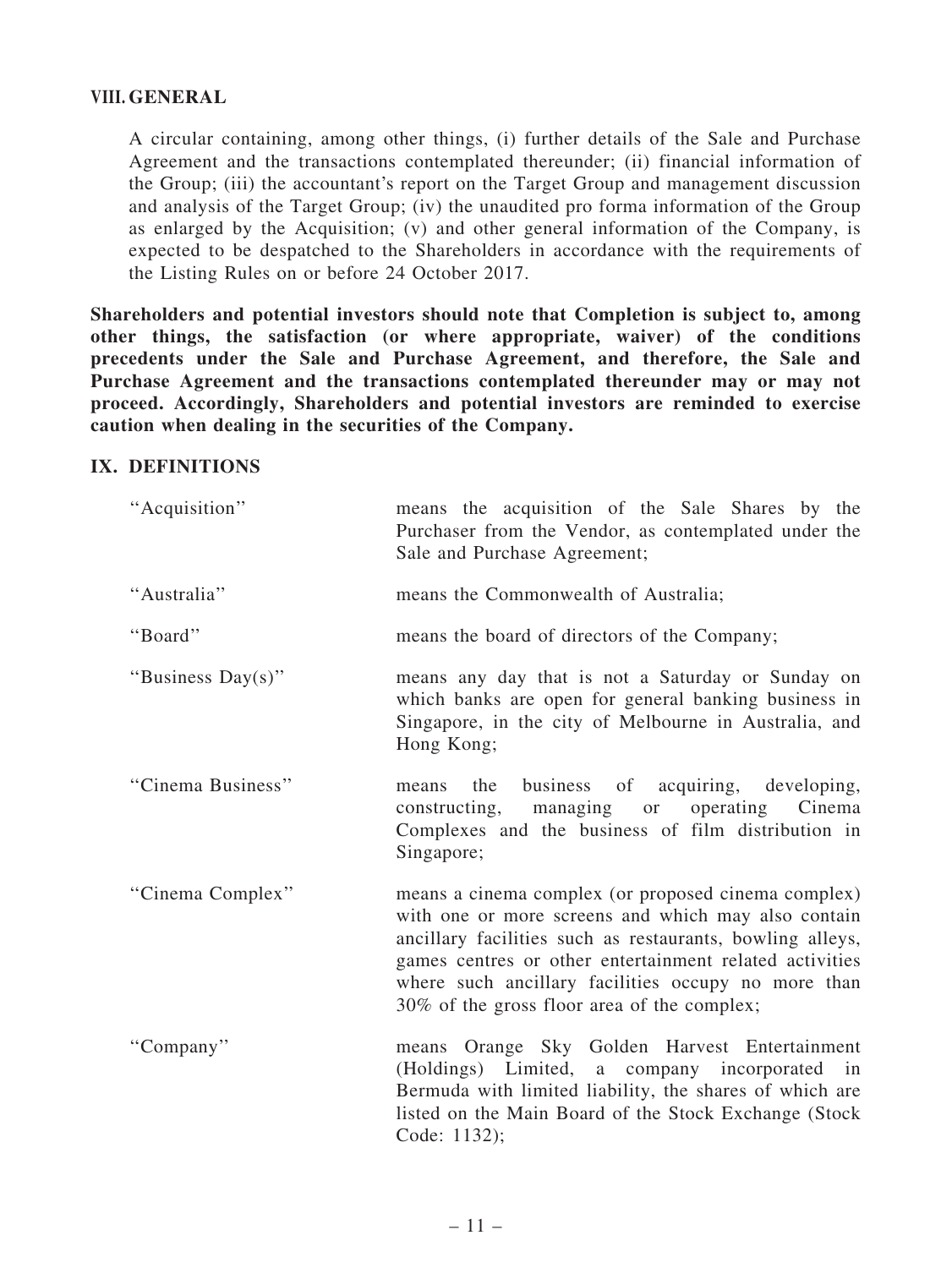| "Completion"          | means completion of the sale and purchase of the Sale<br>Shares in accordance with the Sale and Purchase<br>Agreement;                                                                                                                                                                     |
|-----------------------|--------------------------------------------------------------------------------------------------------------------------------------------------------------------------------------------------------------------------------------------------------------------------------------------|
| "Completion Date"     | means the later of (i) 15 October 2017 or such other<br>date as may be agreed by the parties to the Sale and<br>Purchase Agreement; and (ii) 2 Business Days after the<br>date upon which the Conditions are satisfied and/or<br>waived;                                                   |
| "Condition(s)"        | means the conditions precedent under the Sale and<br>Purchase Agreement and "Condition" shall mean any<br>one of them;                                                                                                                                                                     |
| "Consideration"       | means the consideration payable by the Purchaser to the<br>Vendor for the acquisition by the Purchaser of the Sale<br>described<br>under<br>the<br>section<br><b>Shares</b><br>headed<br><b>as</b><br>"Consideration — II. The<br>Sale<br>and Purchase<br>Agreement" in this announcement; |
| "Cyber International" | Cyber International Limited, a company owned by an<br>associate of Mr. Wu, which is interested in 180,000,000<br>Shares, representing 6.27% of the entire issued share<br>capital of the Company;                                                                                          |
| "Director(s)"         | means a director of the Company;                                                                                                                                                                                                                                                           |
| "EBITDA"              | means earnings before interest, taxes, depreciation and<br>amortization;                                                                                                                                                                                                                   |
| "Group"               | means the Company and its subsidiaries;                                                                                                                                                                                                                                                    |
|                       |                                                                                                                                                                                                                                                                                            |
| "GVP"                 | means Golden Village Pictures Pte Ltd, a company<br>incorporated in Singapore and an indirect wholly-<br>owned subsidiary of the Target Company;                                                                                                                                           |
| "GVM"                 | means Golden Village Multiplex Pte Ltd, a company<br>incorporated in Singapore and an indirect wholly-<br>owned subsidiary of the Target Company;                                                                                                                                          |
| "Hong Kong"           | means the Hong Kong Special Administrative Region<br>of the People's Republic of China;                                                                                                                                                                                                    |
| "Listing Rules"       | means The Rules Governing the Listing of Securities on<br>the Stock Exchange;                                                                                                                                                                                                              |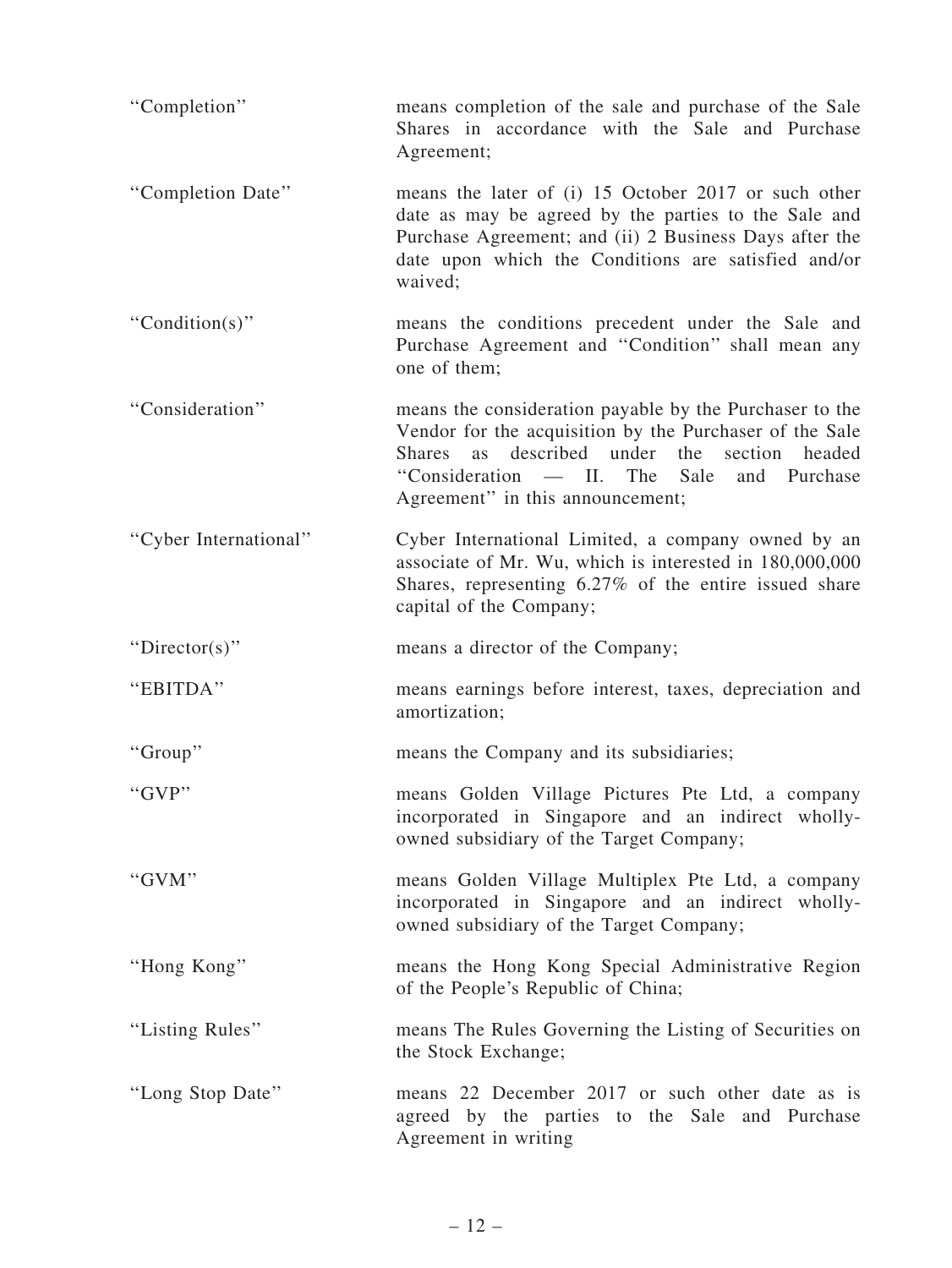| "Mainway Enterprises"               | means Mainway Enterprises Limited, a company wholly<br>owned by Mr. Wu, which is interested in 408,715,990<br>Shares, representing 14.24% of the entire issued share<br>capital of the Company;                                                                              |
|-------------------------------------|------------------------------------------------------------------------------------------------------------------------------------------------------------------------------------------------------------------------------------------------------------------------------|
| "Mr. Wu"                            | means Mr. Wu Kebo, the Chairman of the Company<br>and an executive Director, who is beneficial owner of<br>227,509,429 Shares, representing 7.93% of the entire<br>issued share capital of the Company;                                                                      |
| " $mm2"$                            | means mm2 Asia Limited, a company incorporated in<br>Singapore with the Company Registration No.<br>201424372N, and the address of which is situated at<br>1002 Jalan Bukit Merah #07-11, Singapore 159456;                                                                  |
| "mm2 SPA"                           | means the share sale and purchase agreement dated 13<br>June 2017 entered into between the Vendor and mm2 in<br>relation to the acquisition of the Sale Shares by mm2 as<br>purchaser from the Vendor as vendor;                                                             |
| "Noble Biz"                         | means Noble Biz International Limited, a company<br>wholly owned by Mr. Wu, which is interested in<br>129,666,667 Shares, representing 4.52% of the entire<br>issued share capital of the Company;                                                                           |
| "Occupation Agreements"             | means the agreements under which any member of the<br>Target Group derives an interest arising out of a lease,<br>tenancy, licence, occupation contract/letter/other<br>document in respect of any one of the Properties, and<br>Occupation Agreement means any one of them; |
| "Orange Sky Entertainment"          | Sky Entertainment Group (International)<br>Orange<br>Holding Company Limited, a company which is 80%<br>owned by Mr. Wu, which is interested in 565,719,948<br>Shares, representing 19.71% of the entire issued share<br>capital of the Company;                             |
| "Output Distribution<br>Agreements" | means the output distribution agreements entered into<br>between GVP and VRM for the licensing of distribution<br>and exploitation rights to various movies, films, shows<br>and other related intellectual property rights;                                                 |
| "PRC"                               | means the People's Republic of China, which for the<br>purpose of this announcement, shall exclude Hong<br>Kong, Macau Special Administrative Region of the<br>PRC and Taiwan;                                                                                               |
| "Pre-Completion Period"             | means the period between the date of the Sale and<br>Purchase Agreement and Completion;                                                                                                                                                                                      |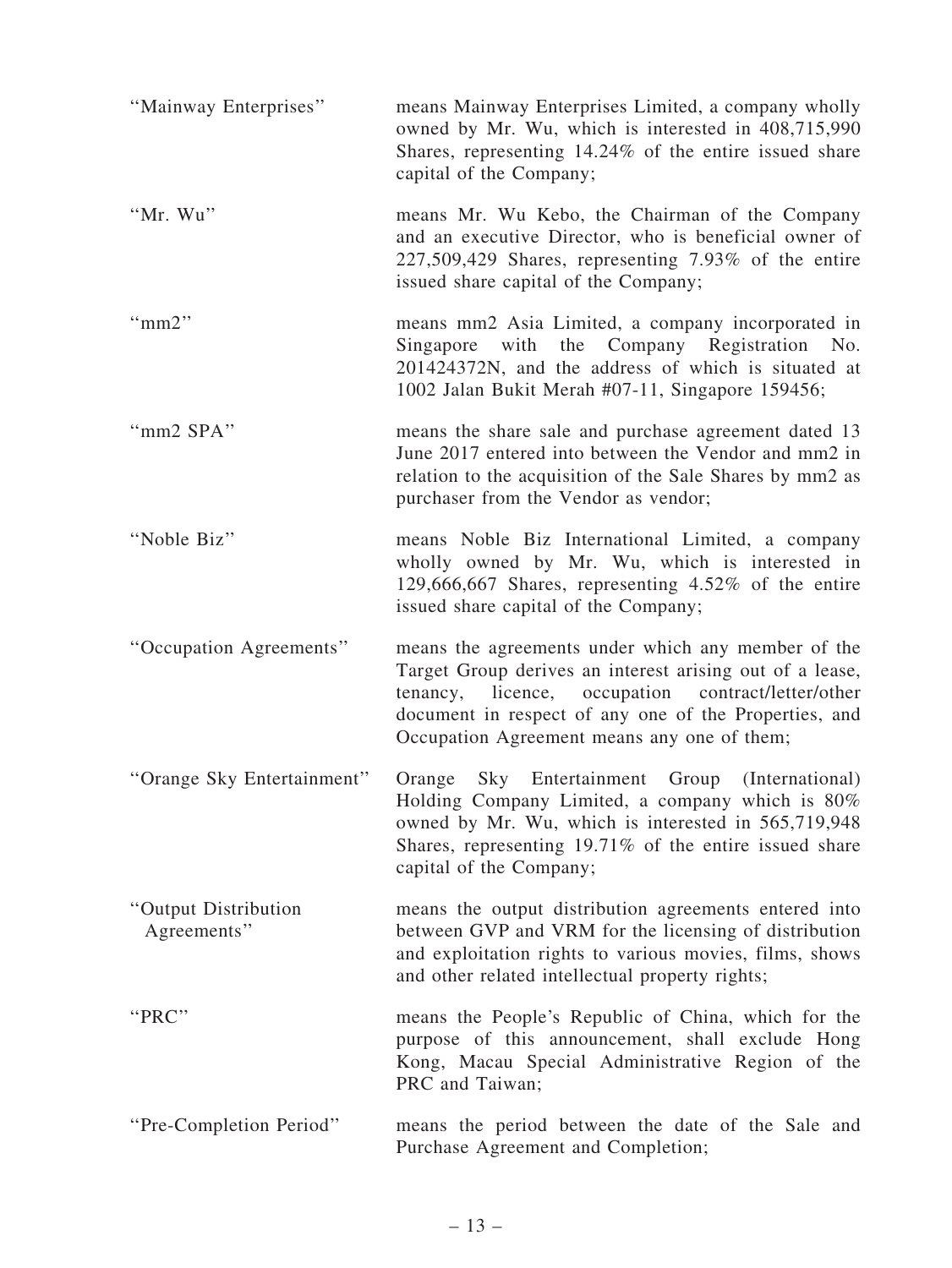| "Properties"                      | means the premises owned, occupied or otherwise used<br>or to be used by a member of the Target Group in<br>connection with the operation of the Cinema Business<br>of the Target Group;                                                                                                                                |
|-----------------------------------|-------------------------------------------------------------------------------------------------------------------------------------------------------------------------------------------------------------------------------------------------------------------------------------------------------------------------|
| "Principal Holding"               | means:                                                                                                                                                                                                                                                                                                                  |
| Company"                          | (a) in the case of the Vendor, Village Roadshow; and                                                                                                                                                                                                                                                                    |
|                                   | (b) in the case of the Purchaser, the Company;                                                                                                                                                                                                                                                                          |
| "Purchaser"                       | means Golden Screen Limited, a company incorporated<br>in Hong Kong with limited liability and a wholly-<br>owned subsidiary of the Company;                                                                                                                                                                            |
| "Records"                         | means all originals and copies of the books, records,<br>documents, files, reports, plans, correspondence, letters<br>and papers of every description and other material<br>regardless of their form or medium and whether coming<br>into existence before, on or after the date of the Sale<br>and Purchase Agreement; |
| "Sale and Purchase"<br>Agreement" | means the share sale and purchase agreement entered<br>into by the Purchaser, the Vendor, the Company and<br>Village Roadshow in relation to the acquisition of 50%<br>equity interest held by the Vendor by the Purchaser, on<br>the terms and conditions set out therein;                                             |
| "Sale Shares"                     | means all shares of the Target Company owned by the<br>Vendor in the Target Company at Completion, which,<br>at the date of this announcement, comprises 15,600,041<br>ordinary shares being 50 per cent of the fully paid<br>ordinary shares in the capital of the Target Company;                                     |
| "Services Agreements"             | means the agreements (as amended or supplemented)<br>under which a member of the Target Group provides<br>cinema services at and Services Agreement means any<br>one of them;                                                                                                                                           |
| "Shares"                          | means ordinary share(s) of the Company;                                                                                                                                                                                                                                                                                 |
| "Shareholder(s)"                  | means the holders of Shares;                                                                                                                                                                                                                                                                                            |
| "Singapore"                       | means the Republic of Singapore;                                                                                                                                                                                                                                                                                        |
| "Skyera International"            | Skyera International Limited, a company wholly owned<br>by Mr. Wu, which is interested in 439,791,463 Shares,<br>representing 15.32% of the entire issued share capital<br>of the Company;                                                                                                                              |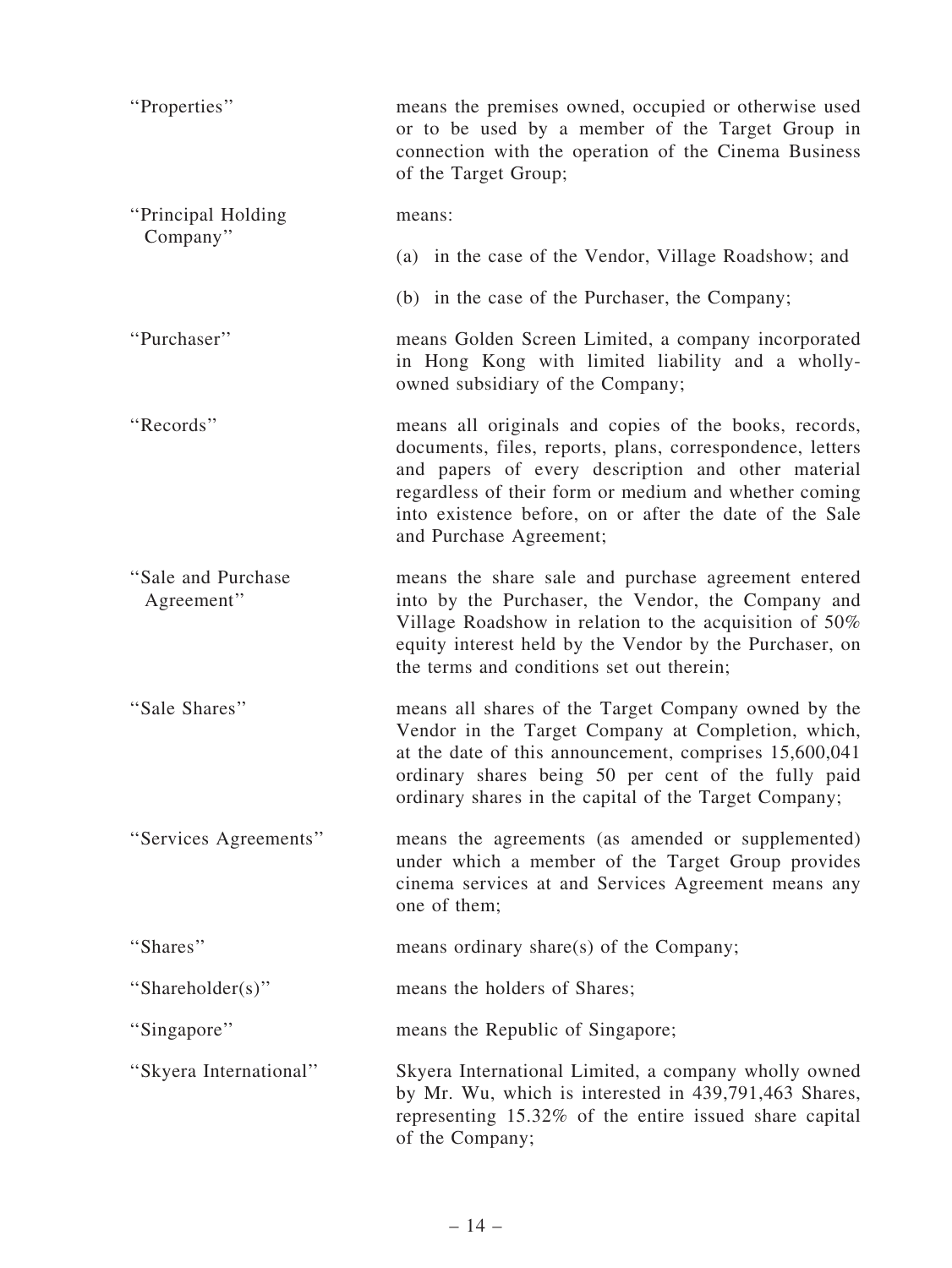| "Stock Exchange"             | means The Stock Exchange of Hong Kong Limited                                                                                                                                                                                                          |
|------------------------------|--------------------------------------------------------------------------------------------------------------------------------------------------------------------------------------------------------------------------------------------------------|
| "Subsidiaries"               | means any subsidiary for the time being of the Target<br>Company, including without limitation:                                                                                                                                                        |
|                              | (i) Golden Village Entertainment (Singapore) Pte Ltd;                                                                                                                                                                                                  |
|                              | $(ii)$ GVM;                                                                                                                                                                                                                                            |
|                              | (iii) GVP; and                                                                                                                                                                                                                                         |
|                              | (iv) Golden Village Holdings Pte Ltd;                                                                                                                                                                                                                  |
| "Target Company"             | means Dartina Development Limited, a company<br>incorporated in Hong Kong which holds<br>the<br>Subsidiaries and which is held as to 50% each by the<br>Vendor and the Purchaser as at the date of this<br>announcement;                               |
| "Target Group"               | means the Target Company and its subsidiaries from<br>time to time;                                                                                                                                                                                    |
| "Vendor"                     | means Village Cinemas Australia Pty Ltd (ACN 006<br>735 002) of Level 1, 500 Chapel Street South Yarra<br>Victoria Australia 3141, a company incorporated in<br>Australia with limited liability and a wholly-owned<br>subsidiary of Village Roadshow; |
| "Vendor's Warranties"        | means any one of the representations and warranties of<br>the Vendor as set out in the relevant schedule to the<br>Sale and Purchase Agreement;                                                                                                        |
| "Village Roadshow"           | means Village Roadshow Limited (ACN 010 672 054)<br>of Level 1, 500 Chapel Street South Yarra Victoria<br>Australia 3141, a company incorporated in Australia<br>with limited liability which is listed on the Australian<br>Securities Exchange;      |
| "VRM"                        | Village Roadshow (Mauritius)<br>Ltd,<br>means<br>an<br>independent third party to the Company;                                                                                                                                                         |
| "HK\$"                       | means Hong Kong dollars, the lawful currency of Hong<br>Kong;                                                                                                                                                                                          |
| "S\$" or "Singapore Dollars" | dollars, the lawful currency of<br>means Singapore<br>Singapore; and                                                                                                                                                                                   |